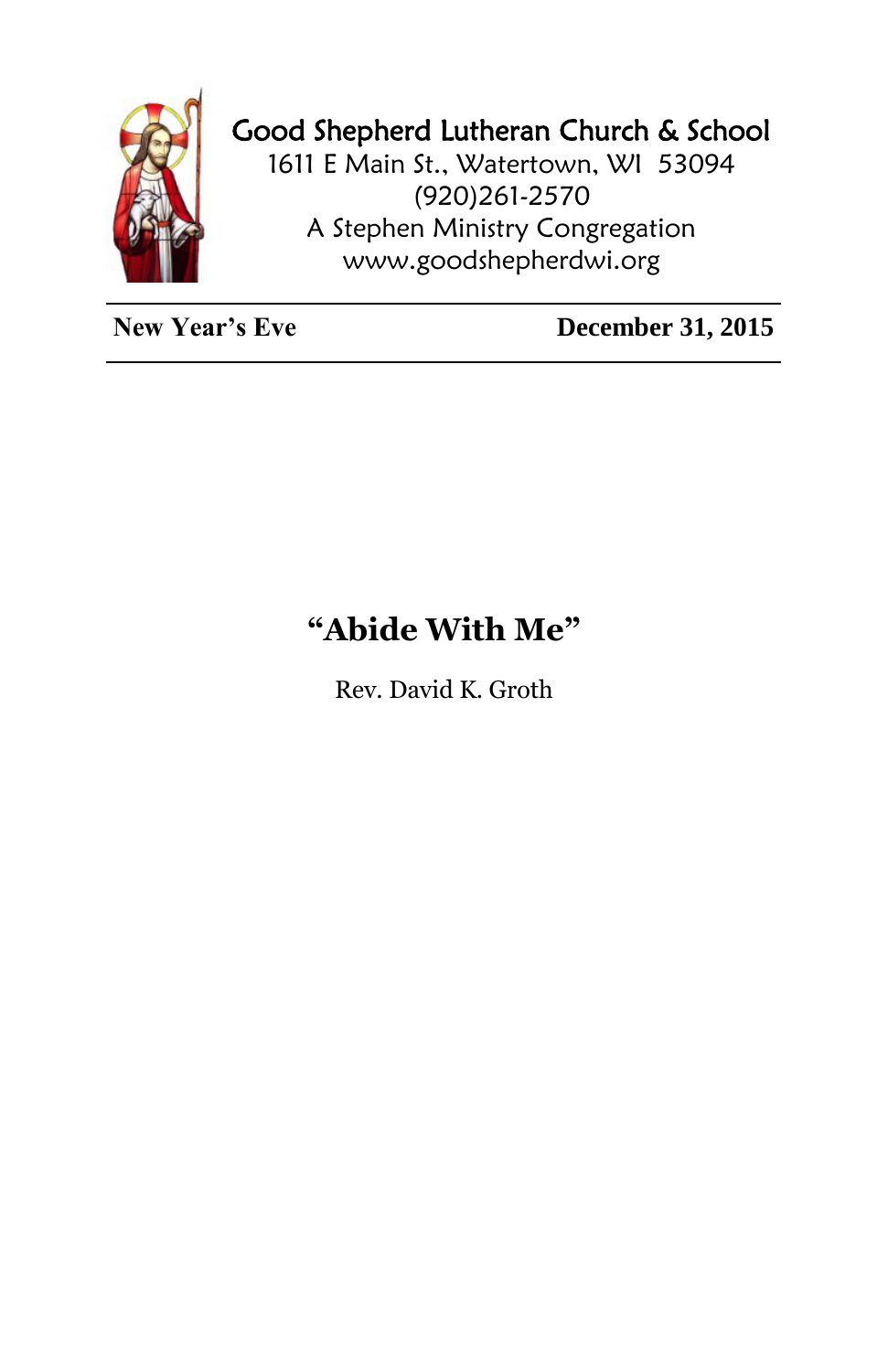**COLLECT:** Eternal God, we commit to Your mercy and forgiveness the year now ending and commend to Your blessing and love the times yet to come. In the new year, abide among us with Your Holy Spirit that we may always trust in the saving name of our Lord Jesus Christ, who lives and reigns with You and the Holy Spirit, one God, now and forever. **Amen**

"Abide with Me" was written by a Scottish Anglican named Henry Francis Lyte. He wrote the poem in 1847 and set it to music while he lay dying from tuberculosis. Upon completing it, he died three weeks later. Interesting enough, the survivors reported that the Titanic's band played the hymn as the ship was sinking. During the Second World War, wounded British paratroopers also sang it when it became clear they were behind enemy lines and surrounded. My mom and I sang it to my dad as he lay dying. But it's not just a hymn at times of death. It's a hymn for life. It's a prayer that God remain present throughout life, through trials, and through death.

The first verse of "Abide with Me" says "The darkness deepens". We can all sense it, not just for the night but for this age. And when the darkness deepens, we are inclined to look to others for help. We are inclined to put our trust in man, in the Department of Homeland Security, or in the "best heart hospital in the Midwest", or in the next President, or in the guy with the hot hand on the trading floor.

But the truth is there will come a time for us all when no man can help. There comes a time when even the best doc in the world will not be able to keep your lungs from filling up with fluid . . . if that's what your lungs are determined to do.

So Psalm 146 says, "Do not put your trust in princes, in human beings who cannot save. For when they die they return to the ground (too) and all their plans come to nothing."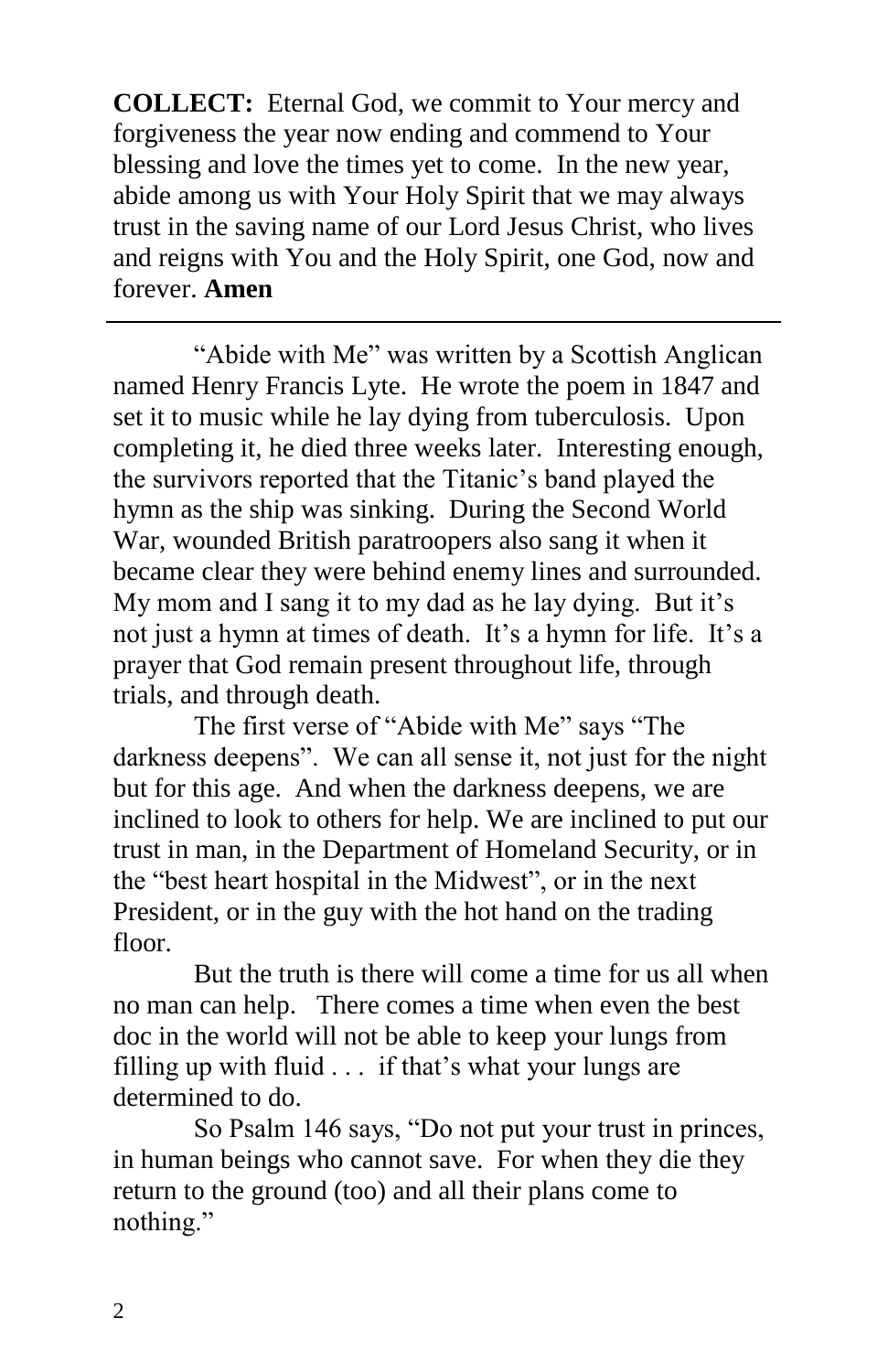We are Christians. In desperate times and prosperous, we put our trust squarely on the Lord. "For while we were still helpless" Paul wrote, "at the right time" Christ died for us" (Rom. 5:6). And Psalm 18 says, "In my distress I called upon the LORD; to my God I cried for help. From his temple he heard my voice, and he heard my cry" (v. 6). The Lord is the Helper of the helpless.

We know it. We trust it. We confess and sing it. "When other helpers fail and comforts flee, help of the helpless, Lord abide with me." We sing the first verse.

> 1. "Abide with me, fast falls the eventide. The darkness deepens; Lord with me abide. When other helpers fail and comforts flee, Help of the helpless, O abide with me."

Verse 2: "What but Thy grace can foil the tempter's pow'r?" Early Christian ascetics or monks believed living solitary, austere lives in the most remote places would help them avoid temptation. But remember, it didn't work for Jesus. He was tempted when alone in the wilderness. So why should it work for his followers?

There are no places so remote that the devil cannot follow. If astronauts ever do land on Mars, the tempter will already be there, waiting. Anyway, when facing temptations, solitude doesn't always help and may, in fact, hinder. Luther said when the devil harasses us we should seek the company of our friends and go out for a drink. I suppose that depends on who your friends are. For some of you, your best bet is solitude!

In any event, it's important to know we are no match for the devil's might whether alone or in a crowd. It's also important to know the devil is no match for the Lord. In fact, he's already been defeated.

We are not dualists. That is, we do not believe good and evil, God and the devil are going at it toe to toe and it's anybody's guess as to who will come out on top. No. The decisive victory has already been won. In Revelation 12 its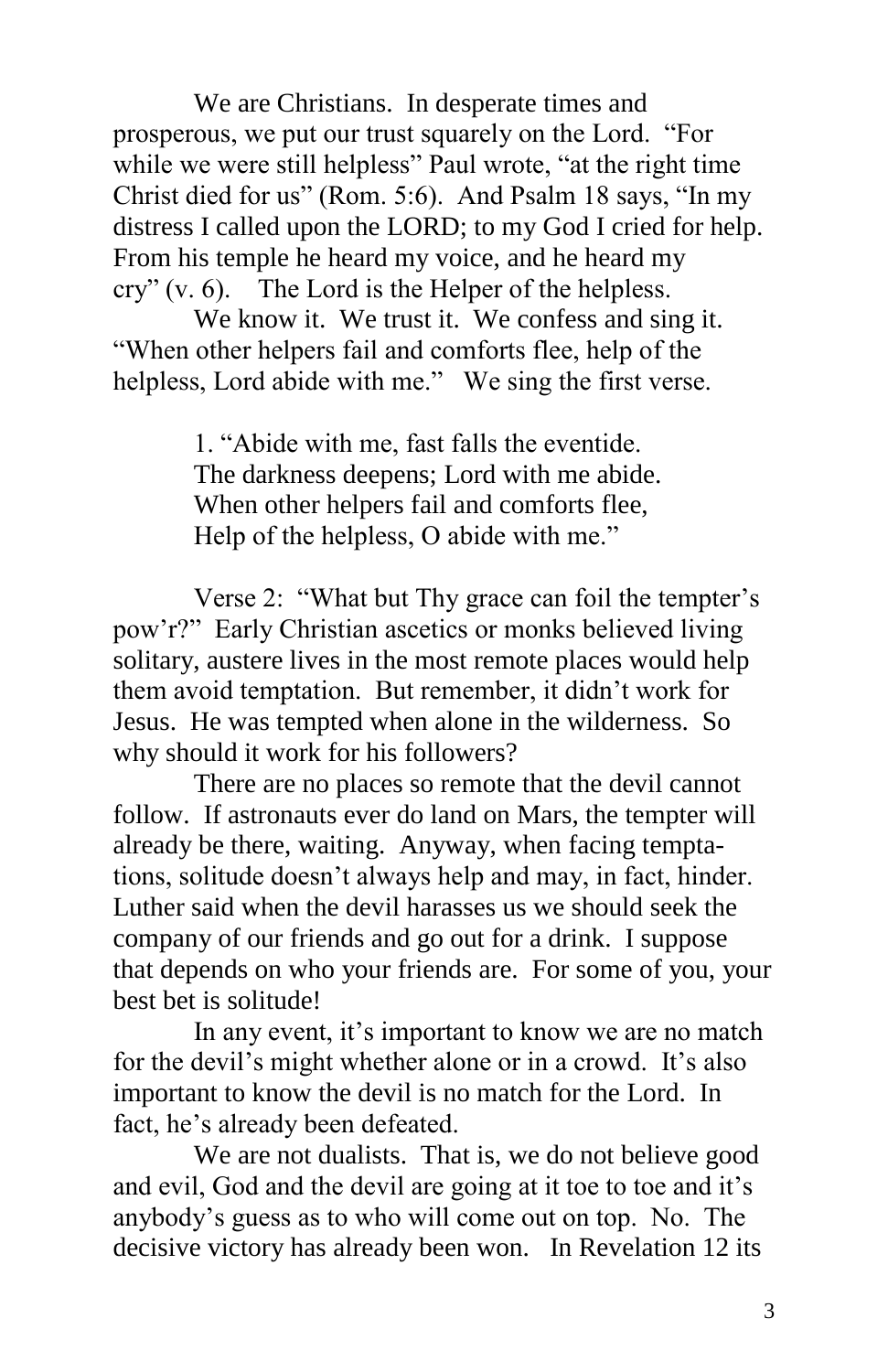Michael and his angels who wage war against Satan, and the dragon was defeated and thrown down to the earth with all his angels. Notice the Lord didn't even have to bother himself. It was enough to send Michael. But that same passage makes clear the ultimate victory over Satan was won at the cross. He was conquered "by the blood of the Lamb" it says.

So when the tempter comes calling on you, at least pray to the Lord for strength. Nothing more fumigates the devil than prayer. And when the devil, the great Accuser comes to remind you how great a sinner you are and therefore no genuine Christian, tell him his argument is not with you. It's with the Lord, who has already died and risen for you, already redeemed you and to whom you graciously and irrevocably belong through Holy Baptism. For in the end, only God's grace can foil the tempter's power. We sing the second verse.

> 2. "I need Thy presence every passing hour; What but Thy grace can foil the tempter's pow'r Who like Thyself my guide and stay can be? Through cloud and sunshine, O abide with me."

Verse 3. "Come, Friend of sinners . . . abide with me." Sometimes what we need most is someone to listen to us, someone you trust so much that you can relax and be yourself and they'll still love you. You can give them the rough first draft of yourself, and they'll still read it and see the potential in it and gently make suggestions as to how you might make it better. I hope you have someone like that in your life, and I hope you can be someone like that for another.

Our society has invented the word "cocooning". That's when you retreat to the safety of your home, pull the blinds, plump up the pillows, pop the corn, and plug in a DVD. That can all be very nice and restorative. But it's not enough. We also need Christian friends, because the T.V. is not going to hear out your rough draft, and the T.V. is not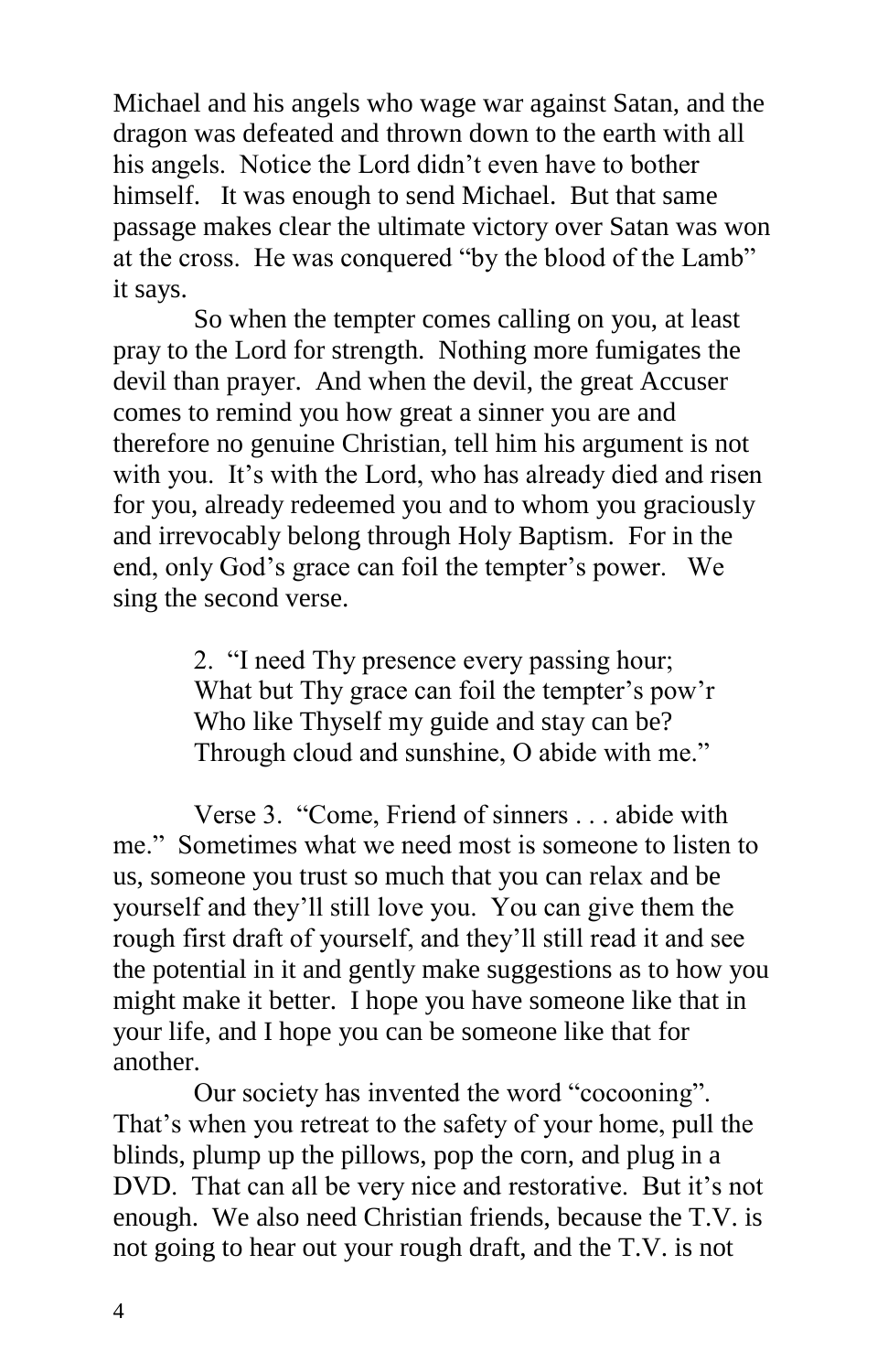going to pray for you. The computer is not going to carry you to the house where Jesus is, and punch a hole through the ceiling in order to lower you down before Jesus. Truth be told, the T.V. doesn't know you or care one whit about you. We all need to cultivate and keep Christian friends and we need to be Christian friends to others.

There's a saying, "Tell me who your friends are and I'll tell you who you are." We prefer to have friends that won't drag us or our reputations through the mud. Jesus, thankfully, never worried about that. He was constantly reaching out to the outcasts and socially undesirable, even reclining at table to eat with them. In the 1st century who you ate with was a big deal. It meant that you accepted them and were at peace with them. As a result, the opponents of Jesus started calling him "a glutton and a drunkard, a friend of tax collectors and sinners!'" (Mt. 11:16-19).

"Friend of sinners." They meant it as an insult, but thanks be to God, they hit the nail right on the head. He is "Friend of sinners" and never more so than when he dangles dead on a cross. This evening, the "Friend of sinners" is here for us, again at table with us. It can only mean he loves us and is at peace with us. We sing the third verse.

> 3. "Come not in terrors, as the King of kings, But kind and good, with healing in Thy wings; Tears for all woes, a heart for every plea. Come, Friend of sinners, thus abide with me."

The fourth verse talks of "Life's little day." In a few hours it will already be 2016. Every year on this evening, I'm struck by how fast it's going. The psalm for today latches on to that theme. "You return man to dust . . . You sweep them away as with a flood; they are like a dream, like grass; in the morning it flourishes and is renewed; in the evening it fades and withers." So "Teach us to number our days so that we may gain a heart of wisdom." Teach us to appreciate how short life is, so we don't fritter away our days but make good use of them according to Your will.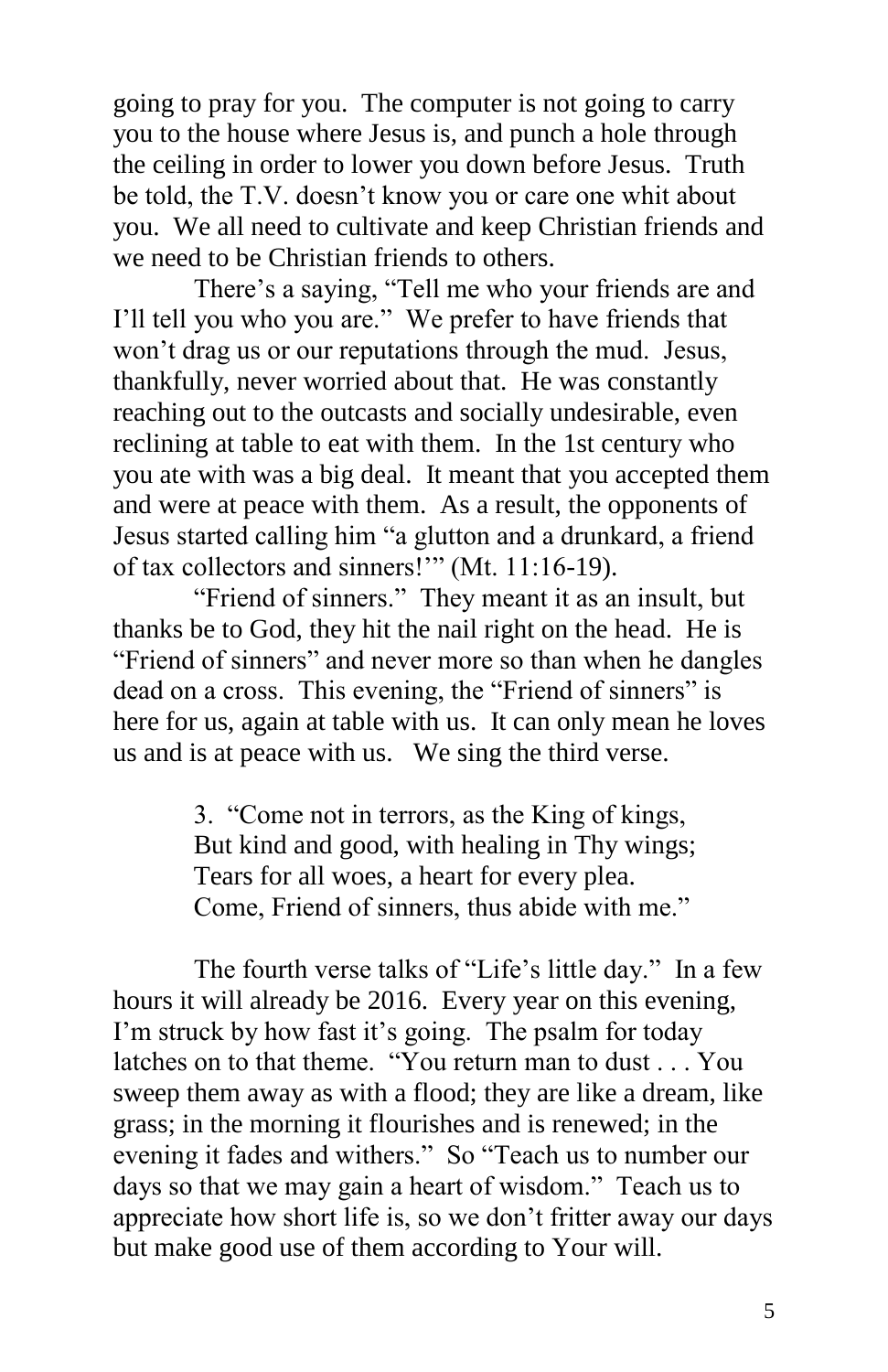That's a common theme in the Bible, but especially in the book of Job. Job 9: "Our days are swifter than a runner; they fly away. . . [our days] skim past like boats made of papyrus, [our days] are like eagles swooping down on their prey." Job 14, "Man born of woman is of few days and full of trouble. He springs up like a flower and withers away; like a shadow, he does not endure." Again from Job, "Men are like grass sprouting on the roof." Can you picture it? (Flat ancient roofs had dust on them, patches of shallow dirt, but no subsoil. Therefore, any grass that sprouted on a roof had no chance for a long life.) Job 24: men are like "foam on the surface of the water." Can you hear all those little bubbles softly popping? And from Job 7, "My days are swifter than a weaver's shuttle" (Job 7). Can you see it going back and forth, clicking and clacking, beating out our days one after another?

Life is short. Never once have I heard the elderly in our church say otherwise. They are more likely to talk about "the law of accelerating time"– which is the longer you live, the faster time seems to fly.

The good news is the Lord knows how short our lives are, and that stirs up his compassion. Ps. 103, "As a father has compassion on his children, so the Lord has compassion on us, for he remembers we are dust." That compassion and love drove Him all the way to the cross, to defeat our enemy of death. The Good News is this life (as good as it can be), is not nearly as good as what God wants for us. He doesn't want to leave us stuck here eternally on this messy, broken world. The Good News is he numbers our days and eventually brings them to a close. The Good News is this life is short, but eternal life is not. And so another famous hymn says, "When we've been there ten thousand years, we've no less days to sing God's praise, then when we'd first begun". We sing the fourth verse.

> 4. "Swift to its close ebbs out life's little day; Earth's joys grow dim, its glories pass away; Change and decay in all around I see;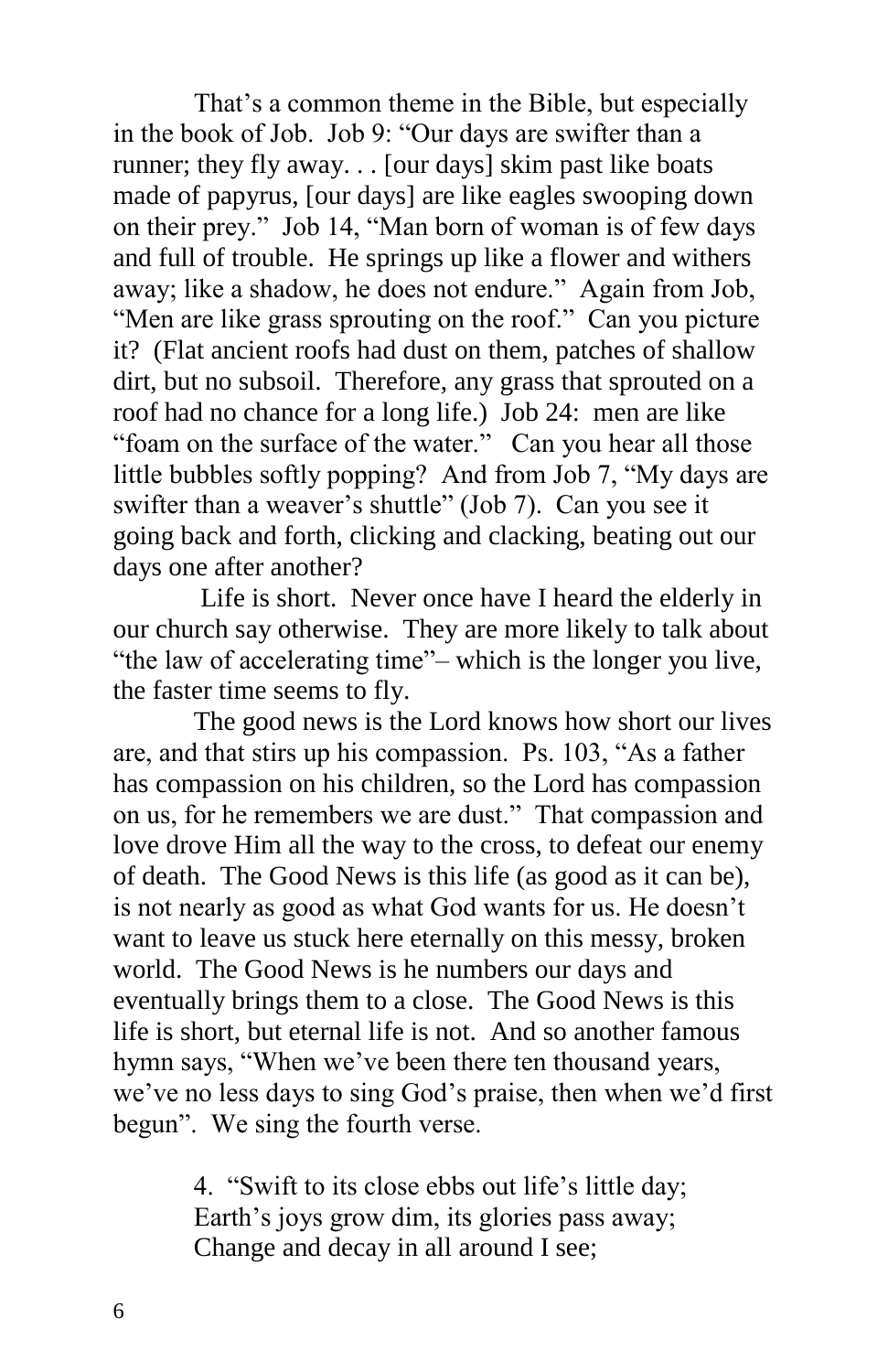O Thou who changest not, abide with me."

"Where is death's sting? Where, grave, thy victory?" Christ's death has turned our death into a good night's sleep, something for which we even start looking forward. Again, from our elderly I hear it often. A: "Life went by so fast", and B: "I'm ready to go home." In fact, some of them get impatient and begin to sound like Old Testament prophets, "How long, O Lord, how long?"

Death is still an enemy, but it's not the greatest enemy, and by no means the enemy it once was. Paul even mocks death as a hapless enemy. "Where, O death, is your victory? Where, O death, is your sting?" We would say: Is this all you got? Because Christ has died and Christ has risen, we can lie down and sleep in peace.

A 16th century English poet by the name of John Donne wrote a sonnet, the first two lines and the last two lines I repeat:

> Death be not proud, though some have called thee Mighty and dreadful, for, thou are not so . . . One short sleepe past, wee wake eternally, And death shall be no more; Death, thou shalt die.

We sing the fifth verse.

5. "I fear no foe with Thee at hand to bless; Ills have no weight and tears no bitterness. Where is death's sting? Where, grave, thy victory? I triumph still if Thou abide with me!"

Martin Luther said there should always be cross somewhere close to the pulpit, so that just in case the preacher didn't do his job, at least the Gospel will be visibly present. Similarly, in Lutheran hospitals across the land, (before they were sold to larger health care providers), every room had a cross on the wall opposite the patient's bed. It wasn't some kind of good luck charm. It wasn't there to keep the devil out. And it wasn't meant as a reminder that there's always someone who has it worse off than you do (which is of little comfort